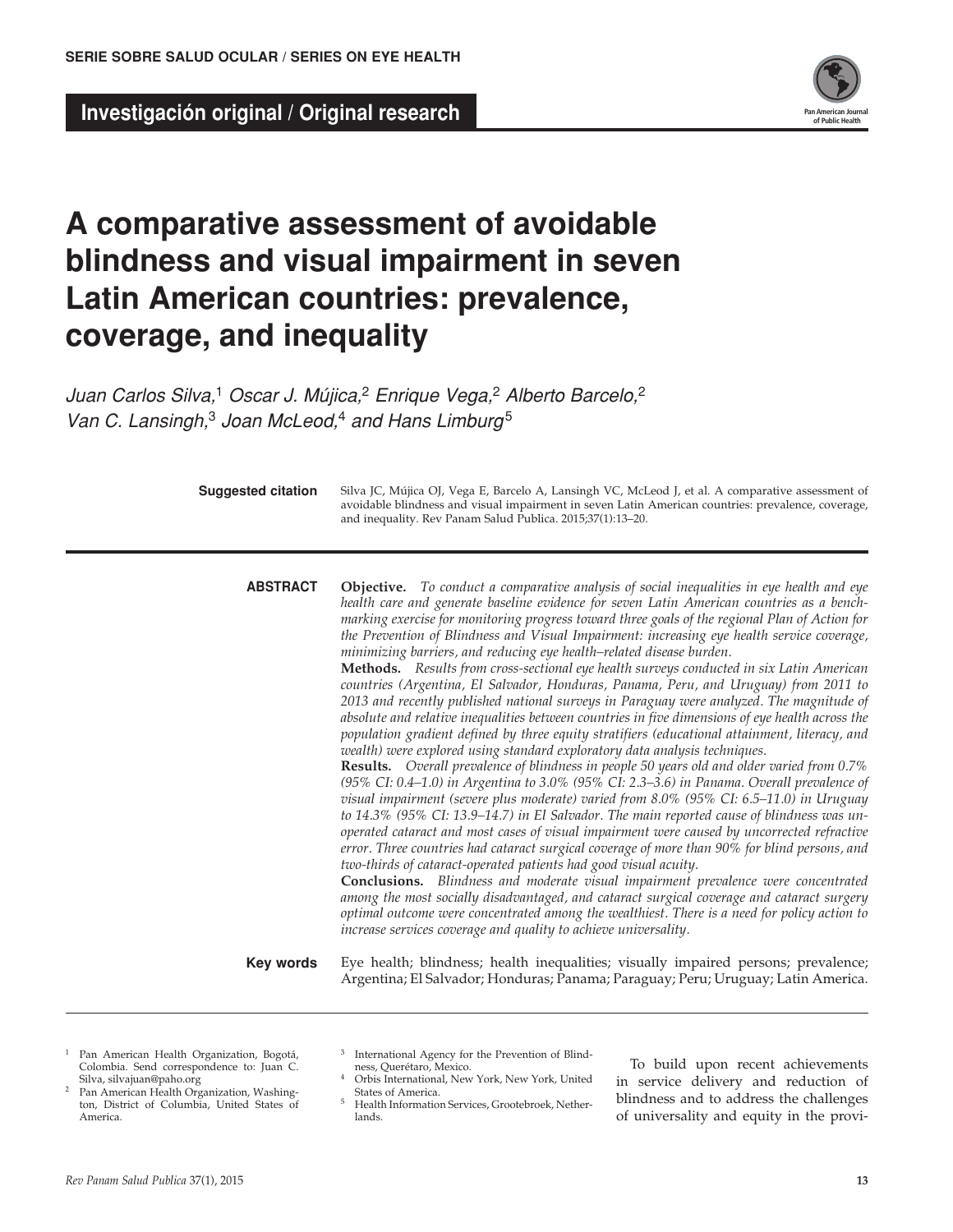sion of eye health services, ministers of health from the Americas approved the 2014–2019 Plan of Action for the Prevention of Blindness and Visual Impairment ("the Plan") at the Pan American Health Organization (PAHO) 53rd Directing Council meeting in October 2014. The Plan outlined concrete steps to continue improving eye health throughout the population and reducing current inequities in eye care systems and services coverage (1). With consistent execution of the Plan at the national level, countries are expected to achieve tangible progress toward these goals, particularly among vulnerable groups, by the year 2020.

The Latin America and Caribbean (LAC) region ("the Region") is considered one of the most inequitable in the world in terms of distribution of goods and services, social determinants, and health (2). Taking advantage of the wealth of data on eye health generated by the Rapid Assessment of Avoidable Blindness (RAAB) surveys, previously described (3, 4), and the availability of comparable data on socioeconomic attributes at the country level, a comparative assessment was conducted across seven Latin American countries (Argentina, El Salvador, Honduras, Panama, Paraguay, Peru, Uruguay). The assessment included an exploratory analysis of social inequalities in eye health and eye health care to generate baseline evidence as a benchmarking exercise for monitoring progress toward three goals specified in the Plan: increasing eye health service coverage, minimizing barriers, and reducing eye health–related disease burden.

# **MATERIALS AND METHODS**

The *Pan American Journal of Public Health* Series on Eye Health presented eye health population-based data obtained in the Region between 2011 and 2013 (3, 5–10). A standardized methodology used in the RAAB surveys was applied in all national population-based surveys conducted among people aged 50 years old and older to allow for comparison of results between countries.

The results of the cross-sectional eye health survey conducted in six countries in the Region (Argentina, El Salvador, Honduras, Panama, Peru, and Uruguay) (3, 5–10), and the recently published national RAAB surveys in Paraguay (11), were used to make a comparative assessment across the seven countries studies

and with subregional estimates (12) and those from previously published studies (13–25). The study assessed the following variables: 1) prevalence of blindness and severe and moderate visual impairment; 2) leading causes of blindness and severe and moderate visual impairment; 3) cataract surgical coverage (CSC); 4) visual outcome of cataract surgery; 5) reported access barriers to cataract surgery; and 6) various CSC indicators (e.g., location).

The magnitude of absolute and relative inequalities between study countries in the five dimensions of eye health (i.e., blindness prevalence, severe visual impairment prevalence, moderate visual impairment prevalence, CSC, and cataract surgery optimal outcome prevalence) across the population gradient, defined by three equity stratifiers (educational attainment, literacy, and wealth), were assessed using standard exploratory data analysis techniques (26, 27). The slope index of inequality (SII) was calculated as the metric of absolute inequality by regressing the country-level eye health indicators on a relative scale of social position, as defined by the cumulative class interval midpoint of the equity stratifier, logarithmically transformed. A weighted least-squares regression model was used to address the heteroskedasticity of the aggregated data by applying Maddala's method, described elsewhere (28). The health concentration index (HCI), was also calculated, as the metric of relative inequality, by fitting, by non-linear optimization, a Lorenz concentration curve equation (29) to the observed cumulative relative distributions of population, ranked by the equity stratifiers and eye health indicators across the study countries, and numerically integrating the area under the curve (30). The corresponding SII and HCI 95% confidence intervals (CIs) were also estimated to document statistical uncertainty around the point estimate (31).

The national surveys took place under the auspices of the seven study countries' ministries of health, with the technical assistance of Hans Limburg, a world expert and developer of the RAAB survey methodology, and the PAHO Regional Eye Health Program.

# **RESULTS**

The seven national surveys were carried out in the Southern Cone (Argentina, Paraguay, Uruguay), Andean (Peru), and Central American (El Salvador, Honduras, and Panama) countries between 2011 and 2013. The proportion of people  $\geq 50$  years old varied between countries from as little as 12.3% (in Honduras) to 17.0% (El Salvador); 19.0% (Panama, Paraguay, and Peru); 24.0% (Argentina); and 28.5% or almost onethird of the population (Uruguay). The sample size varied from 2 862 people ≥ 50 years old in Paraguay to 4 849 in Peru (Table 1).

The World Health Organization (WHO) defines blindness as presenting visual acuity (PVA) of less than 20/400 (< 3/60) in the better eye and visual impairment (not including blindness) as PVA of less than  $20/70 \leq 6/18$ ) in the better eye. Table 1 shows age- and sexadjusted prevalence of bilateral blindness and severe and moderate visual impairment, as well as CSC and visual acuity outcomes, in the seven countries studied. Overall prevalence of blindness in people  $\geq$  50 years old varied from 0.7% (95% CI: 0.4–1.0) in Argentina and 0.9% (95% CI: 0.5–1.3) in Uruguay to 3.0% (95% CI: 2.3–3.6) in Panama. Overall prevalence of visual impairment (severe and moderate) in people in the same age group varied from 8.8% (95% CI: 6.5–11.0) in Uruguay to 14.3% (95% CI: 13.9–14.7) in El Salvador. In the samples that were studied, for all seven countries, prevalence of blindness and visual impairment did not vary significantly between males and females, but did increase with age.

Table 2 shows that unoperated cataract is the main cause of blindness in every country and more than half of the causes in Peru (58.0%), Honduras (59.2%), Panama (66.4%) and El Salvador (68.7%). Glaucoma is the second cause of blindness in Honduras (21.1%), Paraguay (15.6%), Uruguay (14.3%), Peru (13.7%) and Panama (10.2%). Diabetic retinopathy is the second cause in Argentina (16.0%) and corneal opacity is the second cause in El Salvador (7.1%).

The CSC is the estimated proportion of all operable cataracts (of all eyes) that have been operated on. The CSC for people (versus eyes) is the estimated proportion of people with operable cataracts that have been operated (one or both eyes). Table 1 shows CSC for the seven countries studied by level of visual acuity (less than  $20/400 \leq 3/60$ ), less than 20/200 (< 6/60), and less than 20/70 (< 6/18)). CSC for blindness varied across countries from 62.7% (El Salvador) and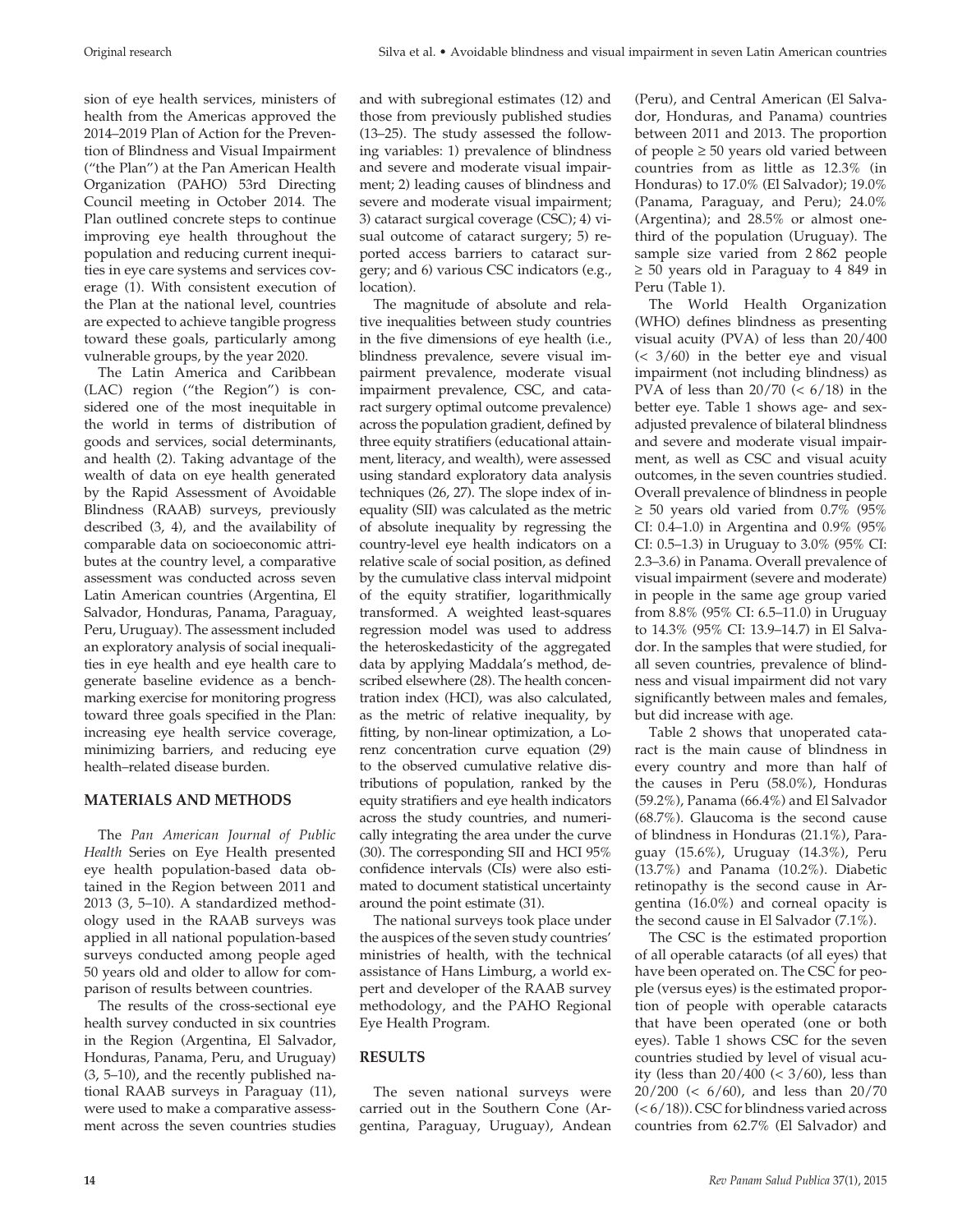|             |                                  |         |                                                                    | Visual impairment |                               |                      |                      |                          |      |                                           |
|-------------|----------------------------------|---------|--------------------------------------------------------------------|-------------------|-------------------------------|----------------------|----------------------|--------------------------|------|-------------------------------------------|
|             | <b>Blindness</b><br>(PVA < 3/60) |         | Severe<br>Moderate<br>$(PVA < 6/18 - 6/60)$<br>$PVA < 6/60 - 3/60$ |                   | Cataract surgery coverage (%) |                      |                      | Cataract surgery outcome |      |                                           |
| Country     | Subgroup                         | No.     | $%$ (CI)                                                           | $%$ (CI)          | $%$ (CI)                      | <b>PVA</b><br>< 3/60 | <b>PVA</b><br>< 6/60 | <b>PVA</b><br>< 6/18     | Good | Poor<br>$(PVA \ge 6/18)$ $(PVA \ge 6/60)$ |
| Argentina   | Total                            | 3770    | 0.7(0.4, 1.0)                                                      | 2.6(1.4, 3.9)     | 9.6(7.6, 11.6)                | 97.1                 | 83.7                 | 67.3                     | 82.0 | 9.2                                       |
|             | Male                             | 1691    | 0.8(0.3, 1.2)                                                      | 2.4(1.1, 3.8)     | 8.7(6.2, 11.1)                | 96.4                 | 82.2                 | 64.0                     | 80.5 | 11.1                                      |
|             | Female                           | 2079    | 0.6(0.3, 0.9)                                                      | 2.8(1.5, 4.1)     | 10.4 (8.4, 12.4)              | 97.5                 | 84.7                 | 69.6                     | 83.0 | 7.9                                       |
| El Salvador | Total                            | 3 3 9 9 | 2.4(2.2, 2.6)                                                      | 2.5(2.3, 2.7)     | 11.8 (11.6, 12.0)             | 62.7                 | 48.1                 | 32.2                     | 55.5 | 22.6                                      |
|             | Male                             | 1 3 7 8 | 2.8(2.5, 3.1)                                                      | 2.7(2.4, 3.0)     | 10.8(10.5, 11.1)              | 63.0                 | 49.0                 | 34.3                     | 58.1 | 23.6                                      |
|             | Female                           | 2 0 2 1 | 2.2(1.9, 2.5)                                                      | 2.4(2.1, 2.7)     | 12.6 (12.4, 12.8)             | 62.3                 | 47.3                 | 30.2                     | 52.8 | 21.7                                      |
| Honduras    | Total                            | 2999    | 1.9(1.4, 2.4)                                                      | 1.6(1.1, 2.1)     | 9.5(8.0, 11.0)                | 75.2                 | 66.5                 | 46.2                     | 62.5 | 20.0                                      |
|             | Male                             | 1 2 1 9 | 1.7(0.9, 2.5)                                                      | 1.6(0.8, 2.4)     | 7.7(5.7, 9.6)                 | 78.3                 | 68.1                 | 46.5                     | 61.4 | 20.8                                      |
|             | Female                           | 1780    | 2.1(1.5, 2.7)                                                      | 1.6(1.0, 2.2)     | 11.0(9.1, 12.9)               | 73.2                 | 65.5                 | 46.0                     | 63.3 | 19.4                                      |
| Panama      | Total                            | 4 1 2 5 | 3.0(2.3, 3.6)                                                      | 3.2, (2.5, 3.8)   | 9.9(8.4, 11.3)                | 76.3                 | 66.8                 | 52.9                     | 58.0 | 21.8                                      |
|             | Male                             | 1875    | 3.4(2.4, 4.3)                                                      | 3.0(2.2, 3.9)     | 9.3(7.6, 11.0)                | 73.0                 | 65.4                 | 49.8                     | 57.6 | 22.2                                      |
|             | Female                           | 2 2 5 0 | 2.6(1.8, 3.3)                                                      | 3.3(2.2, 4.2)     | 10.4(8.7, 12.1)               | 79.5                 | 67.9                 | 55.8                     | 58.3 | 21.4                                      |
| Paraguay    | Total                            | 2862    | 1.1(0.6, 1.6)                                                      | 1.3(0.9, 1.7)     | 10.6 (9.2, 12.0)              | 90.0                 | 78.4                 | 63.2                     | 77.0 | 7.6                                       |
|             | Male                             | 1 3 4 3 | 1.2(0.5, 1.9)                                                      | 1.5(0.9, 2.1)     | 10.5(8.6, 12.4)               | 86.8                 | 75.0                 | 57.1                     | 74.6 | 7.5                                       |
|             | Female                           | 1519    | 1.1(0.5, 1.6)                                                      | 1.1(0.6, 1.7)     | 10.7(8.9, 12.5)               | 92.9                 | 81.6                 | 68.9                     | 78.8 | 7.6                                       |
| Peru        | Total                            | 4849    | 2.0(1.5, 2.5)                                                      | 1.3(1.0, 1.6)     | 10.2(8.7, 11.6)               | 66.9                 | 57.4                 | 41.5                     | 60.5 | 18.5                                      |
|             | Male                             | 2014    | 1.7(1.1, 2.2)                                                      | 1.2(0.7, 1.7)     | 10.0 (8.4, 11.8)              | 64.4                 | 53.8                 | 37.5                     | 62.2 | 14.5                                      |
|             | Female                           | 2835    | 2.3(1.7, 2.9)                                                      | 1.4(1.0, 1.9)     | 10.3(8.6, 11.9)               | 68.3                 | 59.5                 | 44.3                     | 59.4 | 21.0                                      |
| Uruguay     | Total                            | 3729    | 0.9(0.5, 1.3)                                                      | 0.9(0.5, 1.3)     | 7.9(6.0, 9.7)                 | 91.3                 | 86.0                 | 54.4                     | 70.0 | 15.3                                      |
|             | Male                             | 1571    | 0.7(0.3, 1.1)                                                      | 0.5(0.1, 0.8)     | 5.6(4.3, 6.9)                 | 93.1                 | 89.1                 | 59.5                     | 70.0 | 16.0                                      |
|             | Female                           | 2 1 5 8 | 1.0(0.5, 1.6)                                                      | 1.2(0.6, 1.8)     | 9.6(7.1, 12.2)                | 90.3                 | 84.3                 | 51.7                     | 70.0 | 14.9                                      |

**TABLE 1. Rapid Assessment of Avoidable Blindness (RAAB) summary measures of age- and sex-adjusted prevalence of blindness and visual impairment, cataract surgical coverage, and cataract surgery outcome, Latin America, 2011–2013**

**TABLE 2. Main reported causes of blindness in adults 50 years old and older, Latin America, 2011–2013**

| Country     | Uncorrected<br>refractive error<br>$(\% )$ | Unoperated<br>cataract<br>(% ) | Non-trachomatous<br>corneal opacity<br>(%) | Glaucoma<br>(%) | <b>Diabetic</b><br>retinopathy<br>(%) | Age-related<br>macular<br>degeneration<br>$(\% )$ |
|-------------|--------------------------------------------|--------------------------------|--------------------------------------------|-----------------|---------------------------------------|---------------------------------------------------|
| Argentina   | 8.0                                        | 44.0                           | 0.0                                        | 8.0             | 16.0                                  | 4.0                                               |
| El Salvador | 4.0                                        | 68.7                           | 7.1                                        | 5.1             | 5.1                                   | 4.0                                               |
| Honduras    | 3.9                                        | 59.2                           | 2.6                                        | 21.1            | 0.0                                   | 3.9                                               |
| Panama      | 0.0                                        | 66.4                           | 2.2                                        | 10.2            | 1.5                                   | 5.1                                               |
| Paraguay    | 3.1                                        | 43.8                           | 9.4                                        | 15.6            | 6.3                                   | 9.4                                               |
| Peru        | 1.5                                        | 58.0                           | 5.3                                        | 13.7            | 0.8                                   | 11.5                                              |
| Uruguay     | 2.9                                        | 48.6                           | 0.0                                        | 14.3            | 5.7                                   | 8.6                                               |

66.9% (Peru) to 90.0% (Paraguay), 91.3% (Uruguay), and 97.1% (Argentina).

In all operated patients, PVA was measured with available correction, and pinhole (which was used as a proxy for best correction). Overall, two-thirds of operated patients had good visual acuity after surgery (PVA of 20/60 or better) and 16% had a poor visual acuity outcome (PVA  $<$  20/200). The best visual acuity outcomes (PVA of 20/60 or better) were obtained in Argentina (82.0%) and Paraguay (77.0%); these countries also had the lowest proportion of poor visual outcome (PVA < 20/200) (9.2% in Argentina

and 7.6% in Paraguay). Other countries had lower levels of good visual outcome: El Salvador, 55.5%, Honduras, 62.5%, Panama, 58.0%, and Peru, 60.5%. The poorer surgical results (PVA < 20/200) were found in El Salvador (22.6%), Honduras (20.0%), Panama (21.8%), and Peru (18.5%). Correcting postoperative refractive errors with spectacles improved the visual acuity outcomes by 6–13 percentage points.

Table 3 shows the survey year's values for relevant demographic and socioeconomic variables in each of the seven countries studied. The distributional variability across countries is noticeable, particularly in wealth (purchasing power- and inflation-adjusted gross national income per capita), and in educational attainment (mean years of schooling in male and female adults 51–60 years old). Direction and magnitude of absolute (SII) and relative (HCI) inequalities in each of the five eye health dimensions assessed in the total population  $\geq 50$  years old, according to the three social determinants (equity stratifiers) that were explored, are presented in Table 4. Analogously, direction and magnitude of educational inequalities in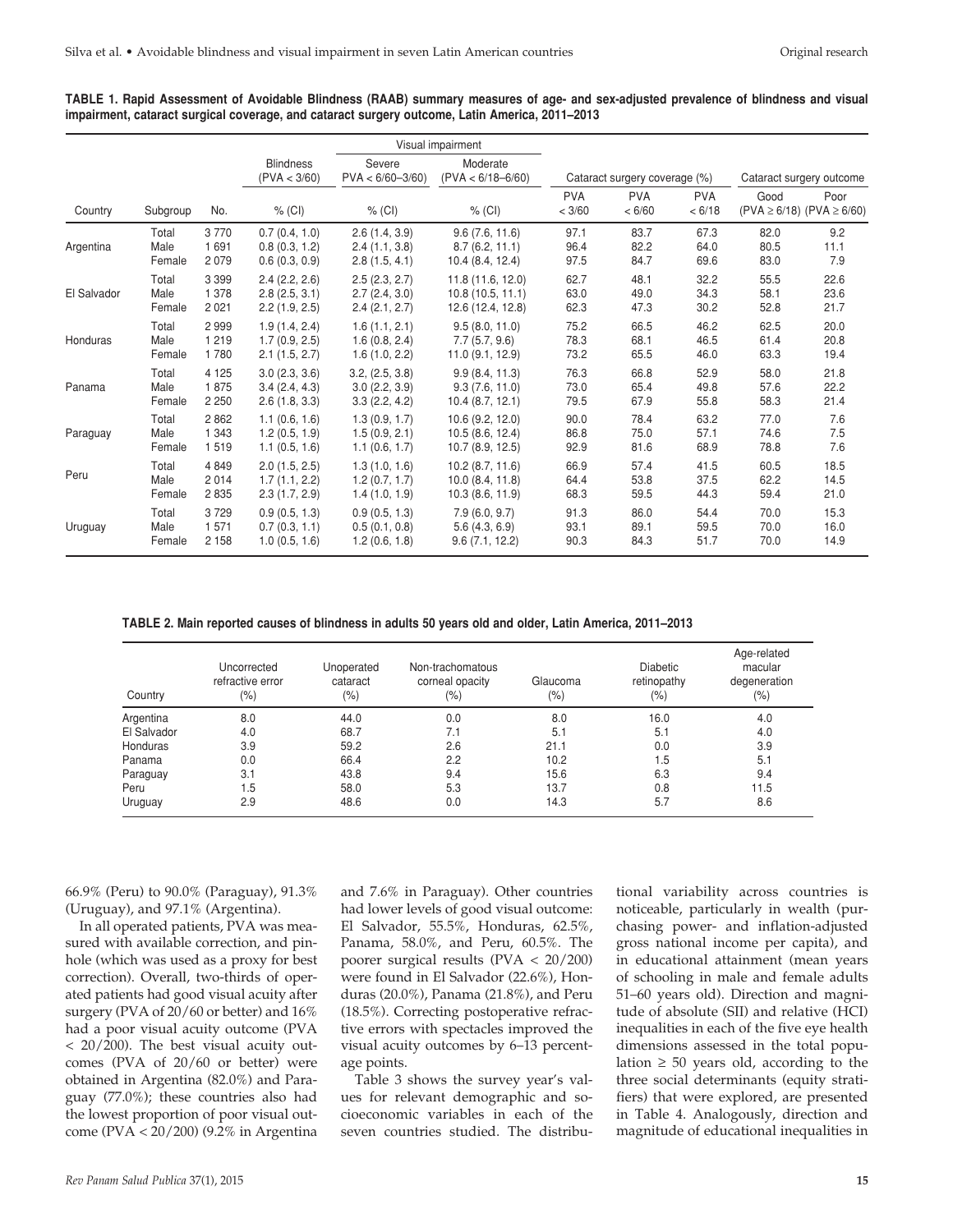#### **TABLE 3. Demographic and Socioeconomic variables (equity stratifiers) and base population by sex and survey year, Latin America, 2011–2013**

| Country <sup>a</sup> |                | Literacy rate |                                  |                                   |       |                                            |      |       |        |      |
|----------------------|----------------|---------------|----------------------------------|-----------------------------------|-------|--------------------------------------------|------|-------|--------|------|
|                      |                |               |                                  | (adults 15+ years old)<br>$(\% )$ |       | Years of schooling<br>(adults 51-60 years) |      |       |        |      |
|                      | Survey<br>vear | Total         | (adults 50+ years old)<br>Female | Male                              | Total |                                            | Male | Total | Female | Male |
| Argentina            | 2013           | 10 360 206    | 5 763 225                        | 4596981                           | 97.9  | 98.0                                       | 97.9 | 10.4  | 10.5   | 10.2 |
| El Salvador          | 2011           | 1 018 074     | 579 023                          | 439 051                           | 85.5  | 83.0                                       | 88.4 | 5.4   | 4.8    | 6.1  |
| Honduras             | 2013           | 1018 112      | 523 245                          | 494 867                           | 85.4  | 85.1                                       | 85.7 | 5.0   | 4.9    | 5.0  |
| Panama               | 2012           | 717816        | 368 290                          | 349 526                           | 94.1  | 93.5                                       | 94.7 | 9.8   | 9.9    | 9.7  |
| Paraguay             | 2011           | 997 437       | 503 227                          | 494 210                           | 93.9  | 92.9                                       | 94.8 | 7.0   | 6.8    | 7.3  |
| Peru                 | 2011           | 4 985 509     | 2 598 222                        | 2 387 287                         | 93.8  | 90.7                                       | 97.0 | 8.1   | 7.2    | 9.1  |
| Uruguay              | 2011           | 996 485       | 563 964                          | 432 521                           | 98.3  | 98.6                                       | 98.0 | 9.2   | 9.5    | 8.9  |

a Gross domestic product per capita (in constant 2011 purchasing power parity International dollars (I\$)): Argentina, 14 560; El Salvador, 7 352; Honduras, 4 445; Panama, 17 627; Paraguay, 7 186; Peru, 10 429; and Uruguay, 17 645.

#### **TABLE 4. Metrics of intercountry social inequalities in eye health calculated from the results of seven Rapid Assessment of Avoidable Blindness (RAAB) national surveys, Latin America, 2011–2013**

| Equity<br>stratifier | Health inequality<br>metrics | <b>Blindness</b><br>prevalence | Severe visual<br>impairment | Moderate visual<br>impairment | Cataract surgery<br>coverage | Good outcome<br>from cataract surgery<br>$(PVA \ge 20/60)$ |
|----------------------|------------------------------|--------------------------------|-----------------------------|-------------------------------|------------------------------|------------------------------------------------------------|
| Wealth               | SII <sup>a</sup>             | $-0.90$                        | 0.83                        | $-0.87$                       | 19.95                        | 14.17                                                      |
|                      | HCI <sup>b</sup>             | $-0.19$                        | 0.11                        | $-0.03$                       | 0.07                         | 0.06                                                       |
| Literacy             | SII                          | $-1.33$                        | 0.70                        | $-0.93$                       | 27.36 <sup>c</sup>           | 20.38                                                      |
|                      | <b>HCI</b>                   | $-0.27c$                       | 0.14                        | $-0.03$                       | 0.10                         | 0.09                                                       |
| Schooling            | SII                          | $-1.16$                        | 0.89                        | $-0.77$                       | 23.77                        | 18.58                                                      |
|                      | <b>HCI</b>                   | $-0.24c$                       | 0.17                        | $-0.02$                       | 0.09                         | 0.08                                                       |

<sup>a</sup> SII: slope index of inequality.

**b** HCI: health concentration index

<sup>c</sup> Statistically significant (*P* < 0.05).

**TABLE 5. Metrics of intercountry inequalities in eye health by education and sex, calculated from the results of seven Rapid Assessment of Avoidable Blindness (RAAB) national surveys, Latin America, 2011–2013**

| Equity     | Health<br>inequality   | <b>Blindness</b><br>prevalence |          | Moderate visual<br>Severe visual<br>impairment<br>impairment |      |          | Cataract surgery<br>coverage |                    | Good outcome<br>from cataract surgery<br>$(PVA \ge 20/60)$ |                    |       |
|------------|------------------------|--------------------------------|----------|--------------------------------------------------------------|------|----------|------------------------------|--------------------|------------------------------------------------------------|--------------------|-------|
| stratifier | metrics                | Female                         | Male     | Female                                                       | Male | Female   | Male                         | Female             | Male                                                       | Female             | Male  |
| Literacy   | $S$ lla                | $-1.58b$                       | $-1.27$  | 0.76                                                         | 0.20 | $-1.11b$ | $-0.89$                      | 29.97 <sup>b</sup> | 21.85                                                      | 23.92 <sup>b</sup> | 16.84 |
|            | <b>HCI<sup>c</sup></b> | $-0.33b$                       | $-0.25b$ | 0.15                                                         | 0.04 | $-0.02$  | $-0.03$                      | 0.10               | 0.08                                                       | 0.09               | 0.07  |
| Schooling  | SII                    | $-1.41$                        | $-0.86$  | .00                                                          | 0.72 | $-1.04$  | $-0.15$                      | 26.64 <sup>b</sup> | 18.74                                                      | 22.07              | 15.58 |
|            | HCI                    | $-0.29b$                       | $-0.18$  | 0.18                                                         | 0.14 | $-0.01$  | $-0.02$                      | 0.09               | 0.08                                                       | 0.09               | 0.07  |

<sup>a</sup> SII: slope index of inequality.

<sup>b</sup> Statistically significant (*P* < 0.05).

<sup>c</sup> HCI: health concentration index.

eye health and eye health care, stratified by sex, are presented in Table 5.

Both absolute and relative inequalities in blindness prevalence and moderate visual impairment were systematically negative across the three equity stratifiers and for sex, indicating concentration among the most socially disadvantaged ([Supplementary material,](http://www.paho.org/journal/index.php?option=com_docman&task=doc_download&gid=842&Itemid=275&lang=es) Figure 1). Conversely, absolute and relative inequalities in severe visual impairment, CSC, and cataract surgery optimal outcome were systematically positive across all stratifiers and for sex, signaling concentration among the better-off (S[upple-](http://www.paho.org/journal/index.php?option=com_docman&task=doc_download&gid=842&Itemid=275&lang=es) [mentary material,](http://www.paho.org/journal/index.php?option=com_docman&task=doc_download&gid=842&Itemid=275&lang=es) Figure 2). Absolute educational inequalities in blindness prevalence, moderate visual impairment, and CSC were statistically significant among women.

Many patients with blindness or visual impairment due to cataract do not come forward for surgery. To explore the reasons for this, patients with best-corrected visual acuity of less than 20/200 in one or both eyes were asked why they had not yet been operated upon. The table presented as [Supple](http://www.paho.org/journal/index.php?option=com_docman&task=doc_download&gid=842&Itemid=275&lang=es)[mentary material](http://www.paho.org/journal/index.php?option=com_docman&task=doc_download&gid=842&Itemid=275&lang=es) shows the most commonly reported barriers; cost of treatment was the most common explanation for failure to come forward for surgery, particularly in Paraguay (45.5%). In El Salvador, Honduras, and Peru, the high costs of the surgery accounted for about one-quarter of the patients not coming for treatment. In Uruguay, cost was not reported as a cause, most likely due to universal health care (UHC) coverage. Lack of awareness that treatment was available was particularly high in El Salvador, Honduras, and Peru. "Fear of surgery or poor result" was the main cause in Argentina, whereas in Panama the main barrier was the feeling that treat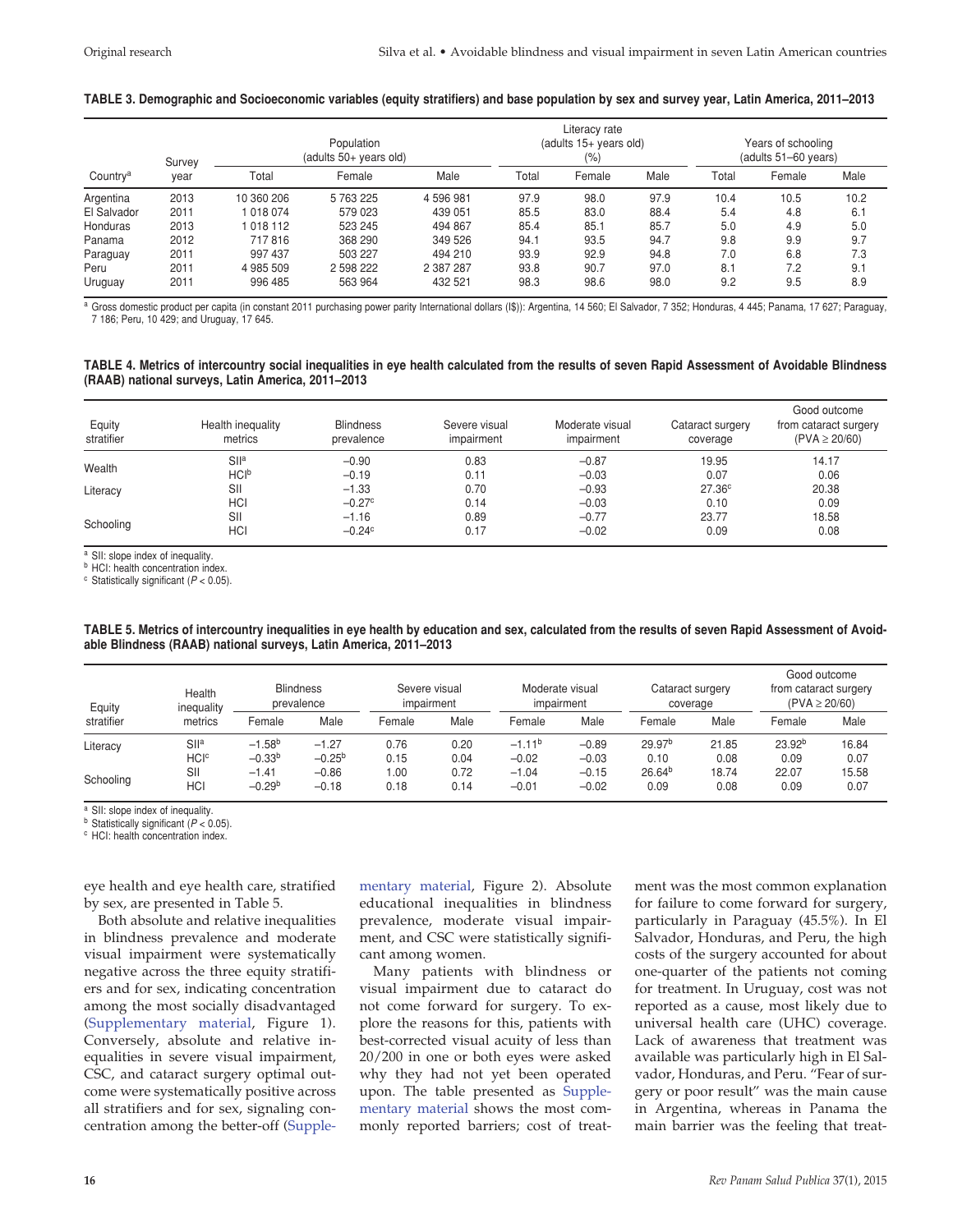ment was not needed. Both Honduras and Panama reported geographic and distance barriers to receiving cataract surgery services, and waiting lists due to limited capacity of services was the main barrier to those services in Uruguay (31.6%).

The majority of cataract operations reported in these studies were conducted in public / university and private hospitals in similar proportions, with a smaller proportion taking place in charitable institutions or foundations. Honduras and Paraguay were the only countries that reported community outreach ("eye camp") surgeries. In Panama and Peru, about two-thirds of cataract operations were done in the public sector. In Argentina, the majority of operations took place in the private sector, and in Uruguay, about half were done in private institutions. In El Salvador, about one-third of the surgeries were done in charitable or foundation hospitals.

#### **DISCUSSION**

Between 1990 and 2010, agestandardized prevalence of blindness and moderate and severe visual impairment decreased in the LAC region (12). However, evidence reveals that eye health inequalities persist, with blindness and visual impairment highest among poor people, in rural areas and where health systems and services are not reaching all segments of the population (13, 14). In the implementation of the surveys described above, a standardized survey protocol and analysis was applied (3, 4) that allowed for meaningful comparison of the results 1) between the seven countries and 2) with previous studies that used the same methodology.

In this study, the proportion of people ≥ 50 years old ranged from 12.3% in Honduras to 28.5% in Uruguay. The countries with higher proportions of people in this age group may also have a large proportion of individuals at the upper end of the age gradient. These adults are at the highest risk of developing cataract and other ocular diseases and represent a demographic factor that can create wide variation in needs for ocular services.

According to the current results, prevalence of blindness in people  $\geq 50$  years old was 3.0% in Panama (95% CI: 2.3– 3.6%), 2.4% in El Salvador (95% CI: 2.2– 2.6), and 1.9% in Honduras (95% CI: 1.4–2.4), proportions higher and similar respectively than the current overall estimate reported for Central America by Leasher et al. (2.1%; 95% CI: 1.7–2.7) (12). Conversely, the prevalence of blindness found in the current study for Argentina and Uruguay was, respectively, 0.7% (95% CI: 0.4–1.0) and 0.9% (95% CI: 0.5– 1.3), lower than the Leasher report's overall estimate for the Southern Cone countries (1.2%; 95% CI: 0.9–1.7) (12). Prevalence in Peru, based on the current study, was 2.0% (95% CI: 1.5–2.5), similar to the overall estimate in the Leasher study for the Andean countries (2.1%; 95% CI: 1.4–2.6) (12). The current study results confirm geographic disparities in prevalence across the Andean, Central American, and Southern Cone countries, and the level of the disparities that were found are higher than previously estimated. Prevalence of blindness in Panama based on the current study was the highest of all seven countries studied and higher than what was previously reported in national surveys (22, 24). The current prevalence of blindness in Argentina found in this study is lower than the levels reported in subnational studies in previous years in urban and semi urban areas (18). There was relatively low prevalence of blindness in Honduras, despite the limited outputs of that country's eye health services, which have one of the lowest cataract surgical rates in the region (32). Only Paraguay had baseline study results comparable to the recent RAAB surveys, with a prevalence of blindness of 1.1% (95% CI: 0.6– 1.6) in 2011, significantly less than the 3.1% (95% CI: 2.2–4.4) reported there for 1999 (11). As expected, the national prevalence in Peru (2.0%) was much lower than that reported in semirural areas in 2005 (4.0%) (15).

Most cases of bilateral blindness are avoidable (ranging from 80.0% in Argentina to 92.0% in El Salvador). In all seven countries studied, unoperated cataract remains the most common cause of blindness, and URE is the main cause of visual impairment.

Even though age is the highest risk factor for cataract and has a major effect on the number of cataract surgeries required in various countries (32), prevalence of blindness was lowest in Argentina (0.7%) and Uruguay (0.9%), both of which have large populations of people ≥ 50 years old but with high cataract surgical rates (5 935 cataract operations per million per year in Argentina

and 4 699 cataract operations per million per year in Uruguay) (33). This finding suggests that provision and utilization of services is a very important determinant of prevalence levels in those countries.

CSC for blindness and visual impairment was fairly high in Argentina, Paraguay, and Uruguay, but remained low in Honduras, El Salvador, Panama, and Peru. There is an urgent need to increase cataract surgical output using high volume, good-quality methods (34) at a reasonable cost for patients. This cost includes indirect out-of-pocket expenses, such as transportation, and companionrelated expenses appear to be relevant as well (35).

Poor education and low levels of public awareness were reported by study participants as "fear of surgery or poor result," "unaware that treatment is possible," and "do not see a need for the surgery" in about one-third of patients not getting the surgery; problems in services delivery were reported as "cost of surgery," "treatment denied," "no geographic access," and "waiting lists" and remained the most important cause for not getting the surgery in about twothirds of cases. Demand for cataract surgery must be created in the community; people must be made aware of 1) the condition that they have ("cataract"), 2) the fact that the surgery to correct it has good results, and 3) where they can go to have it. Cataract surgical services should be available in every geographic area (36), and capacity of payment should not be a burden or a barrier to receiving good-quality services.

While the majority of cataract surgeries reported in the studies described here were conducted in public/university or private hospitals (as opposed to charitable institutions or foundations, etc.), there was great variation in the proportions for each type of surgical venue across the seven countries studied. In Peru, 65% of cataract surgeries were done in public hospitals, whereas in Argentina most were provided by private services but with public financial support. In Uruguay and El Salvador, about half of all cataract surgeries were carried out in the public sector.

The percentage of eyes with good visual outcome after surgery (PVA of 20/60 (6/18)) was higher in eyes operated three years or less before the study than those operated seven or more years earlier (67% versus 47% in Panama,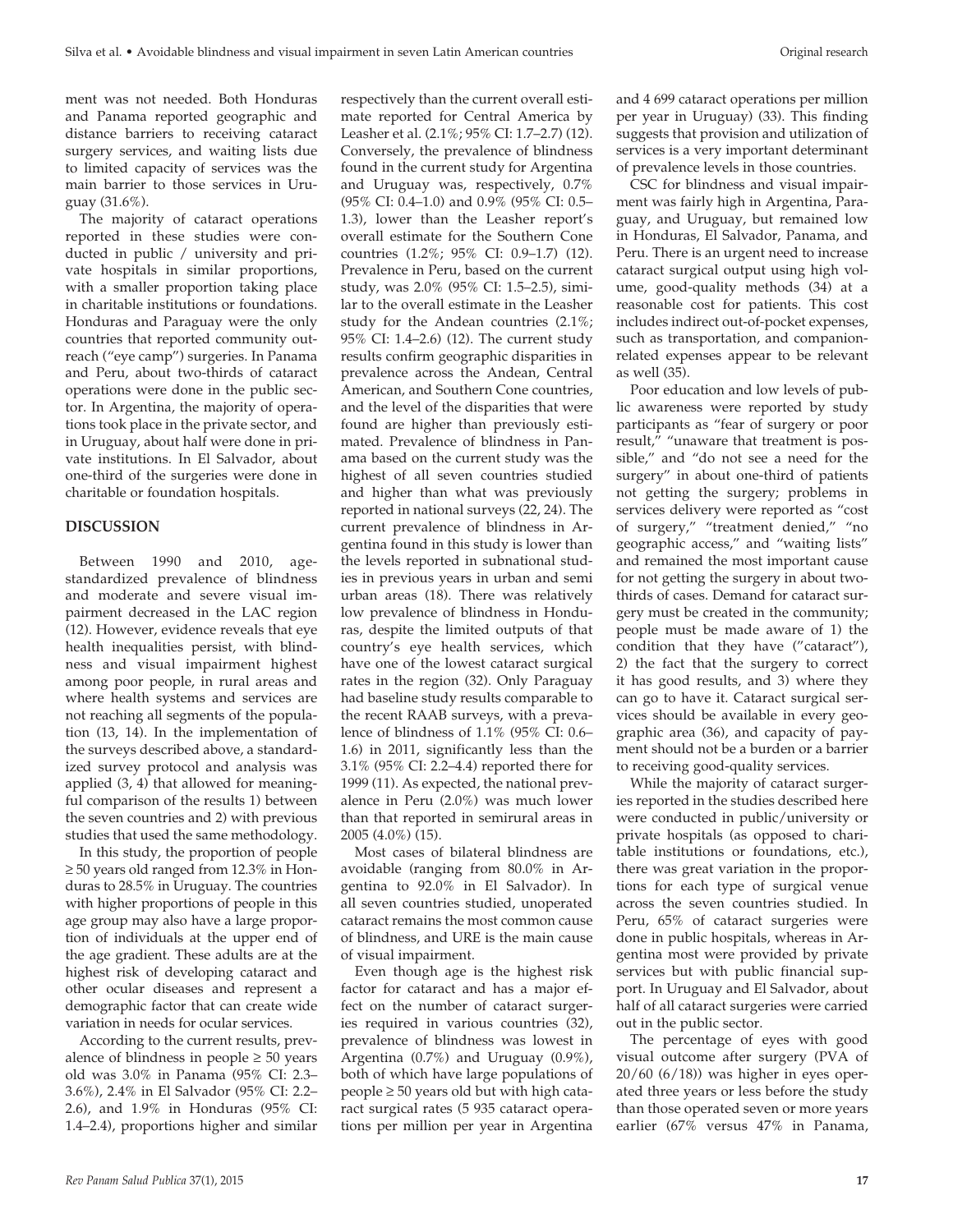61.6% versus 44.8% in Peru, and 73.4% versus 61.5% in Uruguay, respectively). This may suggest that the quality of cataract surgical services is increasing in those three countries, where most cataract operations are done in the public sector. According to WHO recommendations, the percentage of people presenting good visual outcome after cataract surgery must be improved in all countries in the Region (37). Public eye health services have better visual outcomes in Peru, where 65% of patients operated for cataract in public hospitals had postoperative PVA of 20/60 or better compared to 48% of patients who had the surgery in private hospitals. In the other six countries studied, public hospitals had similar or worse results in visual acuity than private hospitals. This can be explained in part by the fact that private hospitals may select the easy cases, referring complicated cataract surgeries to public or university hospitals. To improve the quality of cataract surgical outcomes, all hospitals should collect data on visual outcomes, have patient safety protocols in place, and develop continuing education programs for professional staff development (38). In addition, public hospitals should establish the systems that are needed to generate demand, support efficient workflow, and provide quality assurance, as well as a transparent fee structure that includes waivers for those who cannot pay (36).

 The current study results indicated the systematic and nontrivial presence of intercountry inequalities in eye health and eye health care through social gradients defined by known distal determinants of health such as education, sex, and wealth. In general—and at the ecological (country) level—the exploratory findings suggest that age- and sex-adjusted prevalence of eye ill-health is concentrated among the worst-off segments of the population, while both eye health care coverage and quality disproportionately favor the better-off. While these suggestive findings are consistent with those found in the literature on the overall eye health situation in the Region (2, 39), to the best of the authors' knowledge there were no previously published reports that specifically described social determinants of eye health or ill-health in Latin America other than a few reports on economic and financial barriers to eye health care access (12, 33) and, more recently, educational inequalities in the prevalence of visual impairment in El Salvador (7). The findings reported here concur with the results of a recent meta-analysis that showed that inequities by sex do not appear to play a role in CSC in Latin America (40). However, the study reported here did find statistically significant differences in CSC between the lower and upper ends of the intercountry educational gradient, and by age, with the least literate women receiving 30% less coverage than those at the better-off end of the spectrum, and women 51–60 years old with the lowest mean years of education receiving 27% less coverage than the most schooled women. These same inequalities and trends existed among men, albeit lower in magnitude and of non-significance statistically.

# **Limitations**

This study had some limitations. First, the RAAB surveys only assess people ≥ 50 years old and thus do not allow for estimation of the prevalence of blindness in people ≥ 50 years old. Second, in the study design, the authors assumed prevalence of blindness was higher than what was found in the study in Argentina, Honduras, and Uruguay, reducing the power to achieve a precision of 25.0% for the estimated prevalence with a 95% probability. Third, as RAAB surveys are conducted door-to-door using portable instruments, the diagnostic capacity is limited and it is not always possible to make an accurate diagnosis of causes of diseases of the posterior segment of the eye (retina). Finally, although it was successful in extracting patterns of systematic social inequalities in eye health and eye health care across countries, due to its ecological design, this exploratory analysis was inherently limited in terms of making causal claims, particularly at the individual level.

# **Conclusions**

Blindness and visual impairment are important health issues in Latin America among people ≥ 50 years old. Prevalence found in this study for both conditions was higher than that found in earlier

estimates for the Central American countries that were studied (El Salvador, Honduras, and Panama) and lower than that found in earlier estimates for the Andean (Peru) and Southern Cone (Argentina, Paraguay, and Uruguay) countries that were studied, demonstrating the disparities in eye health across the Region. The main associated conditions are cataract and refractive error, respectively—two highly treatable conditions.

Systematic social inequalities or at least some patterns of inequality in eye health and eye health care seem to be equally important in the Region. However, indepth research would be required to determine any causal pathways (e.g., education, income, and sex), due to the ecological design of the current study. The results of future, in-depth research documenting the patterns generating the inequalities identified in this study could be used to better inform policy actions designed to make services more equitable in moving toward universality of coverage.

Based on the results of the current research, there is a need to equitably increase service coverage in each of the seven countries studied. More community work is needed to raise public awareness and demand for services. In addition, the quality of cataract surgery must be improved in every country in the Region by monitoring patients' visual outcomes in public and private hospitals and detecting and correcting the causes of poor results. Public eye care services have the potential to increase good-quality eye care coverage by reaching the poorest segments of the population and people living in unserved geographic areas with more affordable care. Therefore, public sector financing is an important factor in reducing blindness and visual impairment. In addition, with regard to implementation of UHC, eye health services can be used as a useful and easily available marker or indicator for evaluating the reach of health coverage for people  $\geq 50$  years old.

**Funding.** Support and funding were provided by Orbis International (New York) and the International Agency for the Prevention of Blindness (IAPB) (Querétaro, Mexico).

# **Conflicts of interest.** None.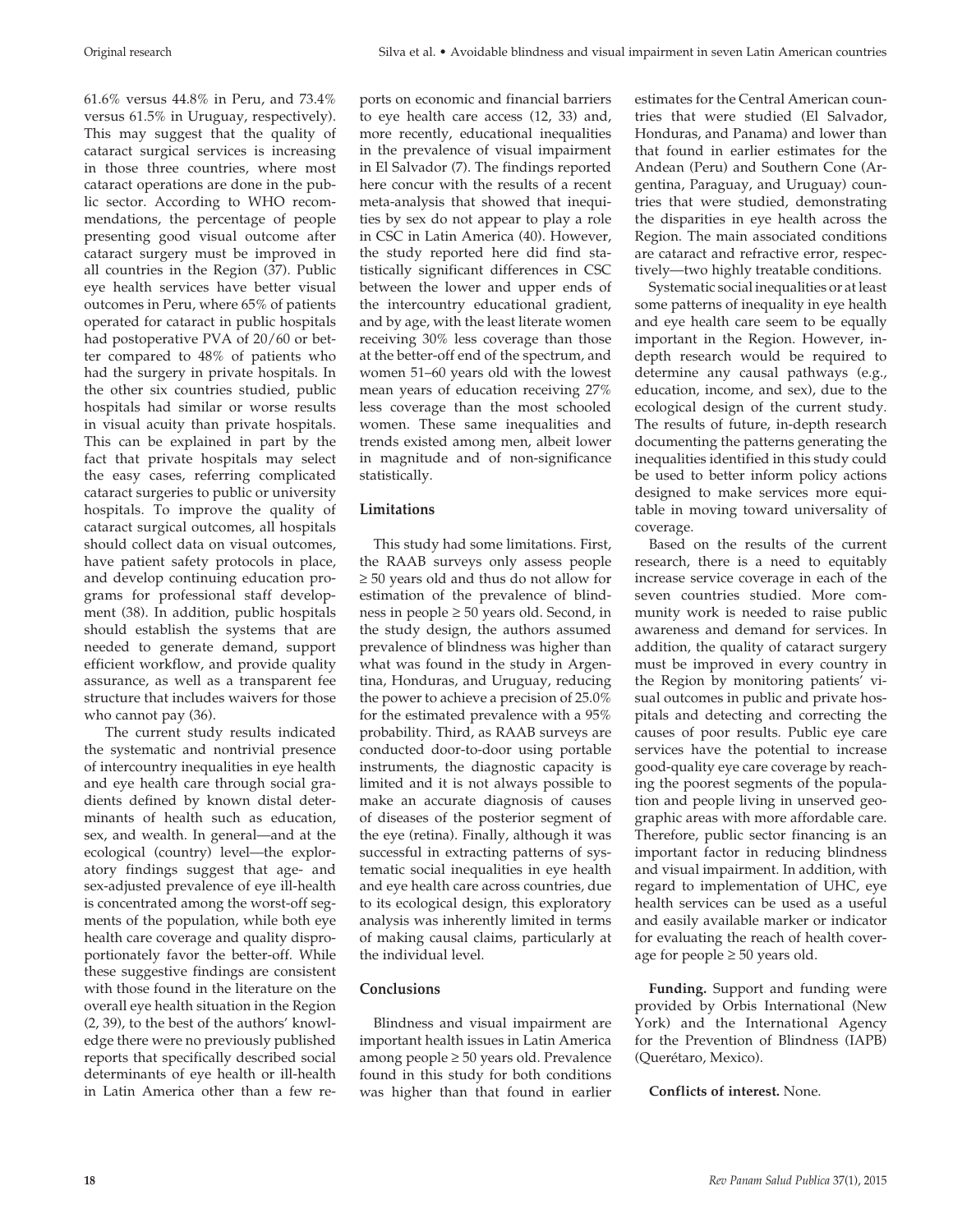#### **REFERENCES**

- 1. Pan American Health Organization. Plan of Action for the Prevention of Blindness and Visual Impairment. Proceedings of the 53rd Directing Council of PAHO, 66th Session of the Regional Committee of WHO for the Americas, 29 September–3 October 2014. Washington: PAHO; 2014. Available from: http://www.paho.org/ hq/index.php? option=com\_content&view= article&id=9774:53rd-directing-council&Itemi d=41062&lang=en#official
- 2. Pan American Health Organization. Health in the Americas: 2012 edition. Regional outlook and country profiles. Washington: PAHO; 2012.
- 3. Silva JC. National surveys of avoidable blindness and visual impairment in Argentina, El Salvador, Honduras, Panama, Peru, and Uruguay. Rev Panam Salud Publica. 2014;36(4):209–13.
- 4. Kuper H, Polack S, Limburg H. Rapid assessment of avoidable blindness. Community Eye Health. 2006;19(60):68–9.
- 5. Campos B, Cerrate A, Montjoy E, Dulanto Gomero V, Gonzalez C, Tecse A, et al. Prevalencia y causas de ceguera en Perú: encuesta nacional. Rev Panam Salud Publica. 2014;36(5):283–9.
- 6. Alvarado D, Rivera B, Lagos L, Ochoa M, Starkman I, Castillo M, et al. Encuesta nacional de ceguera y deficiencia visual evitables en Honduras. Rev Panam Salud Publica. 2014;36(5):300–5.
- 7. Rius A, Guisasola L, Sabidó M, Leasher JL, Moriña D, Villalobos A, et al. Prevalence of visual impairment in El Salvador: inequalities in educational level and occupational status. Rev Panam Salud Publica. 2014;36(5):290–9.
- 8. Gallarreta M, Furtado JM, Lansingh VC, Silva JC, Limburg H. Rapid assessment of avoidable blindness in Uruguay: results of a nationwide survey. Rev Panam Salud Publica. 2014;36(4):219–24.
- 9. Barrenechea R, de La Fuente I, Plaza RG, Flores N, Segovia L, Villagómez Z, et al. Encuesta nacional de ceguera y deficiencia visual evitable en Argentina, 2013. Rev Panam Salud Publica. 2015;37(1):7–12.
- 10. Lopez M, Brea I, Yee R, Yi R, Carles V, Broce A, et al. Encuesta de ceguera y deficiencia visual evitable en Panamá. Rev Panam Salud Publica. 2014;36(6):355–60.
- 11. Duerksen R, Limburg H, Lansingh V, Silva JC. Review of blindness and visual impairment in Paraguay: changes between 1999 and 2011. Ophthalmic Epidemiol. 2013;20(5):301–7.
- 12. Leasher JL, Lansingh V, Flaxman SM, Jonas JB, Keeffe J, Naidoo K, et al. Prevalence and causes of vision loss in Latin America and the Caribbean: 1990–2010. Br J Ophthalmol. 2014;98(5):619–28.
- 13. Limburg H, Barria von-Bischhoffshausen F, Gomez P, Silva JC, Foster A. Review of re-

cent surveys on blindness and visual impairment in Latin America. Br J Ophthalmol. 2008;92(3):315–9.

- 14. Limburg H, Silva JC, Foster A. Cataract in Latin America: findings from nine recent surveys. Rev Panam Salud Publica. 2009;25(5):449–55.
- 15. Pongo Águila L, Carrión R, Luna W, Silva JC, Limburg H. Cataract blindness in people 50 years old or older in a semirural area of northern Peru. Rev Panam Salud Publica. 2005;17(5-6):387–93.
- 16. Siso F, Esche G, Limburg H; Grupo RACSS– Venezuela. Test Nacional de Catarata y Servicios Quirúrgicos "RACSS Rapid Assessment of Cataract and Surgical Services": primera encuesta nacional. Rev Oftalmol Venez. 2005;61(2):112–39.
- 17. Hernández Silva JR, Río Torres M, Padilla González CM. Resultados del RACSS en Ciudad de La Habana, Cuba, 2005. Rev Cuba Oftalmol. 2006;19(1):1–9.
- 18. Nano ME, Nano HD, Mugica HM, Silva JC, Montaña G, Limburg H. Rapid assessment of visual impairment due to cataract and cataract surgical services in urban Argentina. Ophthalmic Epidemiol. 2006;13(3):191–7.
- 19. Beltranena F, Casasola K, Silva JC, Limburg H. Cataract blindness in 4 regions of Guatemala: results of a population-based survey. Ophthalmology. 2007;114(8):1558–63.
- 20. Von Bischhoffshausen FB, Silva JC, Limburg H, Muñoz D, Castillo L, Martínez L, et al. Análisis de la prevalencia de ceguera y sus causas, determinados mediante encuesta rápida de ceguera evitable (RAAB) en la VIII Región, Chile. Arch Chil Oftalmol. 2007;64(1/2):69–78.
- 21. Arieta CEL, de Oliveira DF, Lupinacci APC, Novaes P, Paccola M, Jose NK, et al. Cataract remains an important cause of blindness in Campinas, Brazil. Ophthalmic Epidemiol. 2009;16(1):58–63.
- 22. Kuper H, Polack S, Limburg H. Encuesta Nacional de Ciegos ERCE, República Dominicana. Santo Domingo: Amigo del Hogar; 2009.
- 23. Ramírez VG, Serrano JJR, Villamizar LAR, Calderón CS, Hernández CS, Hernández AT. Prevalencia de ceguera en el Departamento de Santander–Colombia. MedUNAB. 2009;12(2):66–73.
- 24. Chang Cañizares R, Cuenca VJ, Laspina C, Aguilar M. Investigación rápida de la ceguera evitable. Estudio ERCE–Ecuador. Quito: RM Soluciones Gráficas; 2010.
- 25. Polack S, Yorston D, López-Ramos A, Lepe-Orta S, Baia RM, Alves L, et al. Rapid assessment of avoidable blindness and diabetic retinopathy in Chiapas, Mexico. Ophthalmology. 2012;119(5):1033–40.
- 26. Tukey JW. Exploratory data analysis. Menlo Park, CA: Addison-Wesley; 1977.
- 27. Hosseinpoor AR, editor. Handbook on health inequality monitoring—with a special focus on low- and middle-income countries. Luxembourg: World Health Organization; 2013.
- 28. Maddala GS. Introduction to econometrics. 3rd ed. Chichester: Wiley; 2001.
- 29. Murray C, Lopez A. The global burden of disease. Boston: Harvard University Press; 1996. Pp. 156.
- 30. O'Donnell O, van Doorslaer E, Wagstaff A, Lindelow M. Analyzing health equity using household survey data. Washington: World Bank; 2008.
- 31. Kakwani N, Wagstaff A, Van Doorslaer E. Socioeconomic inequalities in health: measurement, computation, and statistical inference. J Econometrics. 1997;77(1):87–103.
- 32. Lewallen S, Perez-Straziota C, Lansingh V, Limburg H, Silva JC. Variation in cataract surgery needs in Latin America. Arch Ophthalmol. 2012;130(12):1575–8. doi: 10.1001/ archophthalmol.2012.2147
- 33. Batlle JF, Lansingh VC, Silva JC, Eckert KA, Resnikoff S. [The cataract situation in Latin](http://www.ncbi.nlm.nih.gov/pubmed/24792101) [America: barriers to cataract surgery.](http://www.ncbi.nlm.nih.gov/pubmed/24792101) Am J Ophthalmol. 2014;158(2):242–50.e1. doi: 10.1016/j.ajo.2014.04.019.
- 34. Ravilla T. Ramasamy D. Efficient highvolume cataract services: the Aravind model. Community Eye Health. 2014;27(85):7–8.
- 35. Burga HG, Hinds CN, Lansingh VC, Samudio M, Lewallen S, Courtright P, et al. Is the cost the primary barrier for cataract surgery in Paraguay? Arq Bras Oftalmol. 2014;77(3):164–7.
- 36. Murthy G, Jain B, Shamanna B, Subramanyam D. Improving cataract services in the Indian context. Community Eye Health. 2014;27(85): 4–5.
- 37. Walia T, Yorston D. Improving surgical outcomes. Community Eye Health. 2008;21(68): 58–9.
- 38. Lindfield. Improving the quality of cataract surgery. Community Eye Health. 27(85):9–11.
- 39. Commission on Social Determinants of Health. Closing the gap in a generation: health equity through action on the social determinants of health. Final Report of the Commission on Social Determinants of Health. Geneva: World Health Organization; 2008.
- 40. Carter MJ, Limburg H, Lansingh VC, Silva JC, Resnikoff S. Do gender inequities exist in cataract surgical coverage? Meta-analysis in Latin America. Clin Experiment Ophthalmol. 2012;40(5):458–66.

Manuscript received on 29 January 2015 and accepted for publication on 30 January 2015.